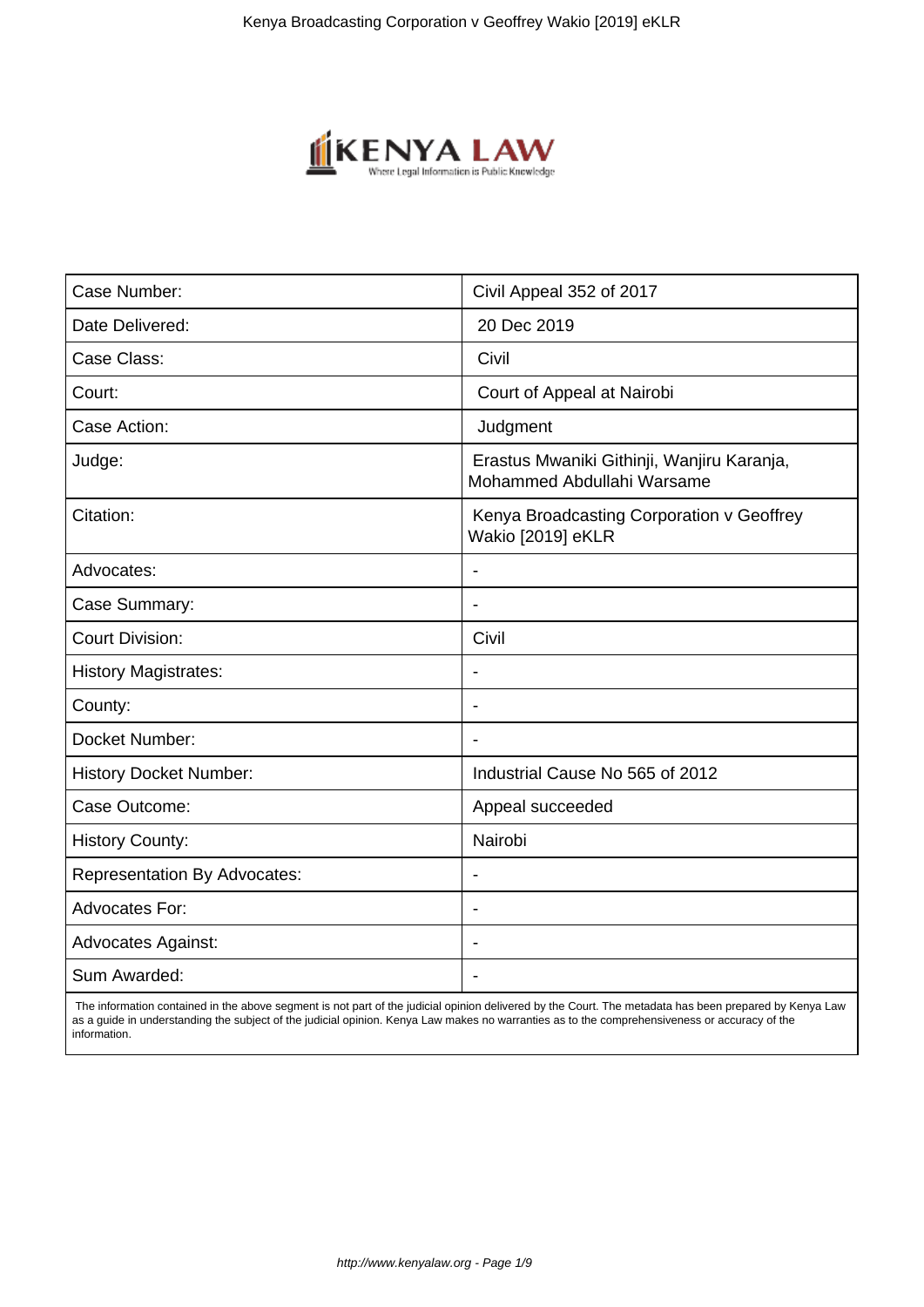## **IN THE COURT OF APPEAL**

## **AT NAIROBI**

#### **(CORAM: GITHINJI, KARANJA & WARSAME JJA)**

## **CIVIL APPEAL NO. 352 OF 2017**

## **BETWEEN**

# **KENYA BROADCASTING CORPORATION...............APPELLANT**

**VERSUS**

**GEOFFREY WAKIO........................................................................RESPONDENT**

*(Being an appeal from the judgment of the Employment and Labour Relations Court at Nairobi (Nduma, J.) dated 9th May 2014 and 4th December 2014*

*in*

*Industrial Cause No 565 of 2012)*

**\*\*\*\*\*\*\*\*\*\*\*\*\*\*\*\*\*\*\*\***

# **JUDGEMENT OF THE COURT**

**[1]** By a statement of claim dated 3rd April 2012, the respondent herein GEOFFREY MWAKIO, filed a suit in the Employment and Labour Relations Court at Nairobi seeking orders for:

*(i) a declaration that the interdiction and subsequent dismissal was unlawful;*

*(ii) payment of half (1/2) salary for the period of interdiction;*

*(iii) reinstatement with full payment of salary arrears; or*

**(iii)** *Compensation for the unlawful and unfair termination of employment***.**

**[2]** The respondent was employed by the appellant, a corporate body, on 22nd January 1985 in the position of Assistant Inspector (Electronics). He served the corporation for a period of about 20 years during which time he was promoted to Senior Inspector, then to senior superintendent. On 6th October 2005 he was arrested on allegations that he, together with 10 others, had colluded to defraud the appellant.

**[3]** In a letter dated 6thDecember 2005 the respondent was placed on interdiction and put on half (1/2) pay until the criminal case was concluded. As it happens, payment of half salary was only made up to 21st June 2006 when the respondent's employment was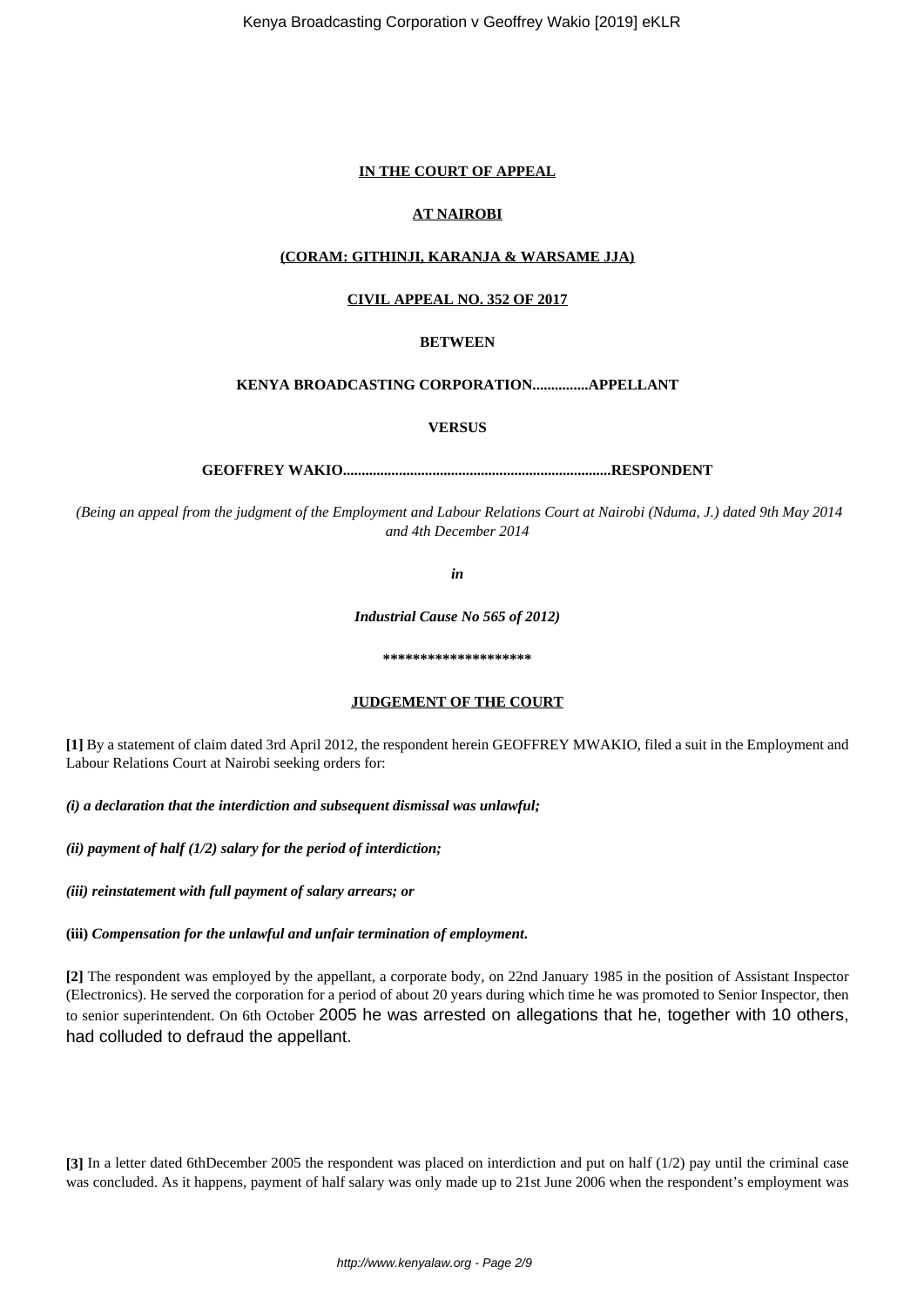terminated citing '*loss of confidence'* by the appellant.

**[4]** The respondent was subsequently acquitted of the fraud charges on 11th November 2011 whereupon he filed the claim for unfair termination. The trial Judge found the respondent's testimony credible and that the appellant did not place any evidence before the court to show that the respondent was guilty of fraudulent conduct that warranted the dismissal. Therefore, the learned Judge held that the termination of employment had been unfair under the provisions of **section 43(1**) of the Employment Act 2007.

**[5]** In the pertinent paragraph, the learned Judge stated thus:

*"The dismissal on 21st June 2006 was unlawful and unfair taking all the circumstances of the case into account and the court, in view of the immense loss suffered by the claimant including having to persevere lengthy criminal trial in which he was fully exonerated from any wrong doing based on the evidence of the Principal Internal Auditor of the respondent, the claimant fully deserves to go back to his employment.*

*However, a lot of time has elapsed since the dismissal took place and it is impractical in the court's view to reinstate the claimant back to his position since a lot may have changed at the respondent's work place. It is the court's considered view that the limited maximum* **compensation of 12 month's salary is inadequate to mitigate the loss and damage the claimant has undergone pursuant to the unlawful and unfair action by the respondent.**

*The court, in the circumstances, awards the claimant general damages in lieu of reinstatement which I assess at Ksh.3 million. The respondent has however, in the alternative, the option of re-engaging the claimant to his previous job or to any other suitable position within 30 days from the date of this judgment and in addition pay twelve (12) month's salary in the sum of Ksh.311,604 being compensation for the unlawful dismissal. If the claimant is not re-engaged within the stipulated 30 days then this alternative remedy shall abate and the respondent shall pay the Ksh. 3 million general damages to the claimant as directed above."*

**[6]** The awards as reflected in the decree were particularized as follows:

*(i) salary arrears for the period he was under interdiction from 6th December 2005 to 11th November 2011 in the sum of Ksh.3,525,863.50;*

*(ii) general damages in lieu of reinstatement in the sum of Ksh.3,000,000; and;*

*(iii) 12 month's salary amounting to Ksh.311,604.*

**[7]** The learned Judge directed the respondent to compute the award granted to him and serve the appellant, who then was to confirm the computation within 14 days and notify the court for it to consider and finalize the matter. The respondent computed salary arrears from 2005 to 2014 amounting to Ksh. 6,290,063.50 The appellant did not comply with the order of the court to confirm the computation and the court went ahead to enter judgment on quantum dated 4th December 2014 based on the respondent's computation of salary arrears for the period of interdiction from 6th December 2005 to 11th November 2011, a sum of Ksh.3,525,863.50.

**[8]** The appellant was ordered to pay the respondent a total sum of Ksh 6,525,863 being salary arrears of Ksh.3,525,863 and general damages Ksh 3,000,000 together with interest at court rates, from the date of the judgment until payment in full. The appellant was also ordered to pay the costs of the suit and to provide the respondent with a certificate of service within 30 days of the judgment.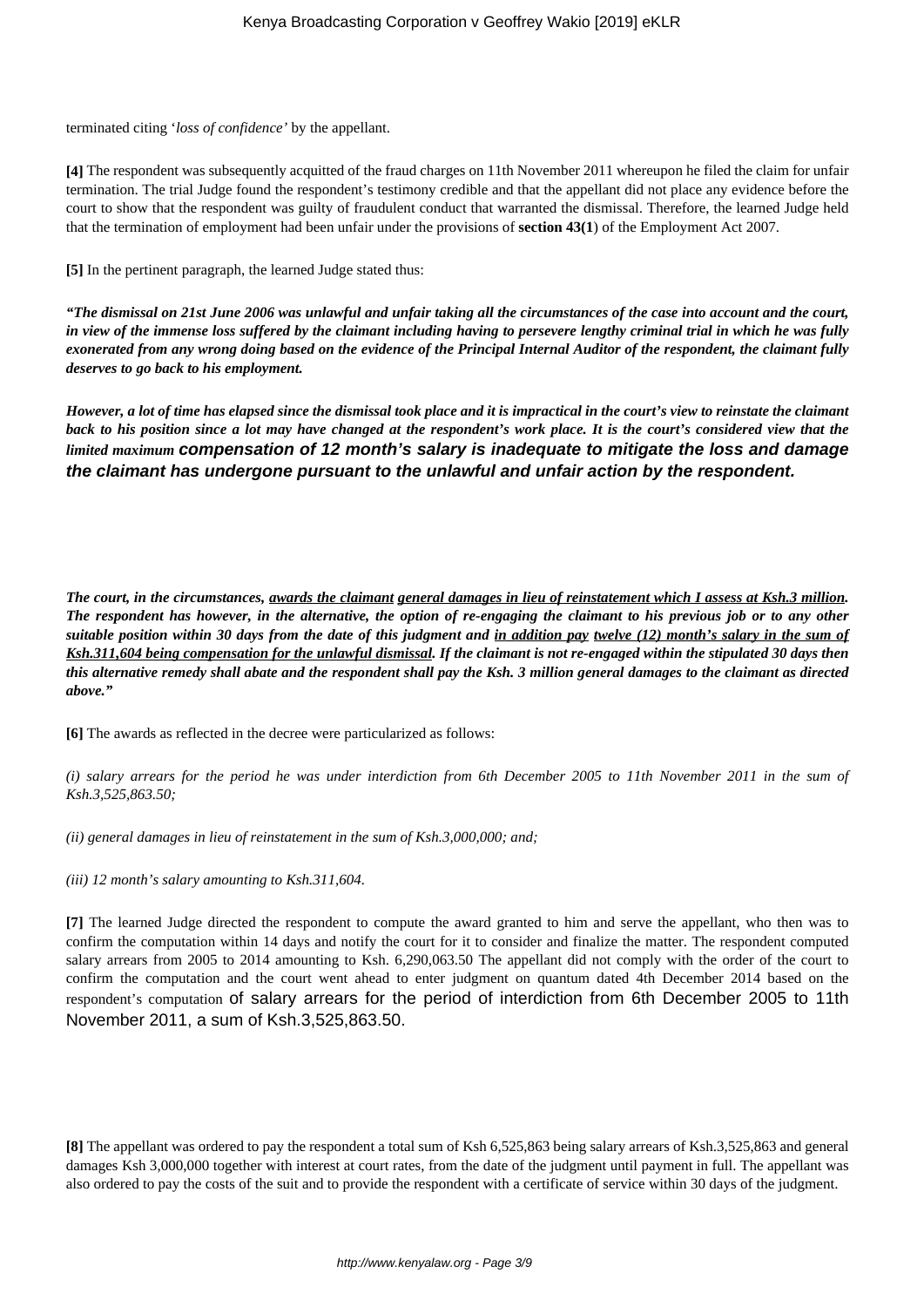**[9]** Dissatisfied with the ruling on quantum, the appellant filed a notice of appeal on 10th December 2014 followed by an application dated 13th January 2015 for stay of execution of the judgment on quantum pending determination of the appeal. The application was supported by an affidavit by one **Paul Jilani,** the appellant's Company Secretary who contended that the respondent was only entitled to compensation to the extent prescribed by the Employment Act. He urged that payment of the award of Ksh 6,525,863 would severely affect the appellant's operations.

**[10]** The respondent opposed the application for stay and filed a notice of motion dated 12th November 2015 seeking orders that the appellant deposit the balance of the decretal sum of Ksh.3,525,863 together with interest as security. The court (**Nduma, J)** dismissed the respondent's application allowing the appellants file a memorandum of appeal dated 10th October 2017. The memorandum raising two main issues;

*(i) that the award was excessive and unjustified; and*

*(ii) That the learned Judge had issued two judgments on the same matter which was against the law.*

**[11]** When the matter was heard before this Court, **Mr. Saende,** learned counsel for the appellant, relied on the written submissions and list of authorities dated on 5th October 2018. The respondent did not file written submissions and **Mr. Ogeto** learned counsel for the respondent, relied fully on the list of authorities filed on 17th September, 2019.

**[12]** It was submitted for the appellant, first, that the appellant was not contesting the ruling on unfair dismissal, but the award of damages which was excessive and unjustified. To augment their argument, the Court was referred to the cases of **George Onyango Akuti vs. G4S Security Services Ltd [2013] eKLR,** and **Joseph Njogu Kamunge vs. Charles Muriuki Gachari [2016] eKLR ,**in support of the assertion that general damages are not awarded for wrongful termination but are an exercise of the trial court's discretion which should be applied reasonably. Secondly, it was contended that **section 49** of the Employment Act does not have provision for general damages in instances of unfair termination; that the employment relationship terminated on 12th June 2006 therefore, the respondent should only be remunerated for the period he was on duty. Cited were the cases of **Timon Otieno Mboga vs. Kenya Forest Service [2015] eKLR** and **Shedd Dennies Simotwo vs. Speaker, Narok County Assembly &Another [2015] eKLR** and **James Mugera Igati vs. Public Service Commission [2014] eKLR** in support of their submission that the interdiction period was lawful and the respondent was only entitled to salary arrears for the period he was interdicted. It was counsel's prayer that the appeal be allowed.

**[13]** Opposing the appeal, **Mr. Ogeto** made oral submissions arguing that the respondent's claim was for salary arrears and that the award of damages was made at the court's discretion; that the discretion did not limit the court to award the 12 months compensation prescribed under **section 49** of the Employment Act; that although the claim did not specifically plead for damages, the Anti-corruption and Economic Crimes Act gives provision that a person must be retained on ½ pay during interdiction in addition to the 12 months compensation for unlawful dismissal. Reference was made to the cases of **Robi Stephen Nyamohanga vs. Judicial Service Commission [2017] eKLR; Omar Bakari Hanzi & 5 others vs. The County Government of Mombasa, The Mombasa County Public Service Board [2018] eKLR** and **Peter M. Kariuki vs Attorney General [2014] eKLR** in support of the submission that the award was merited.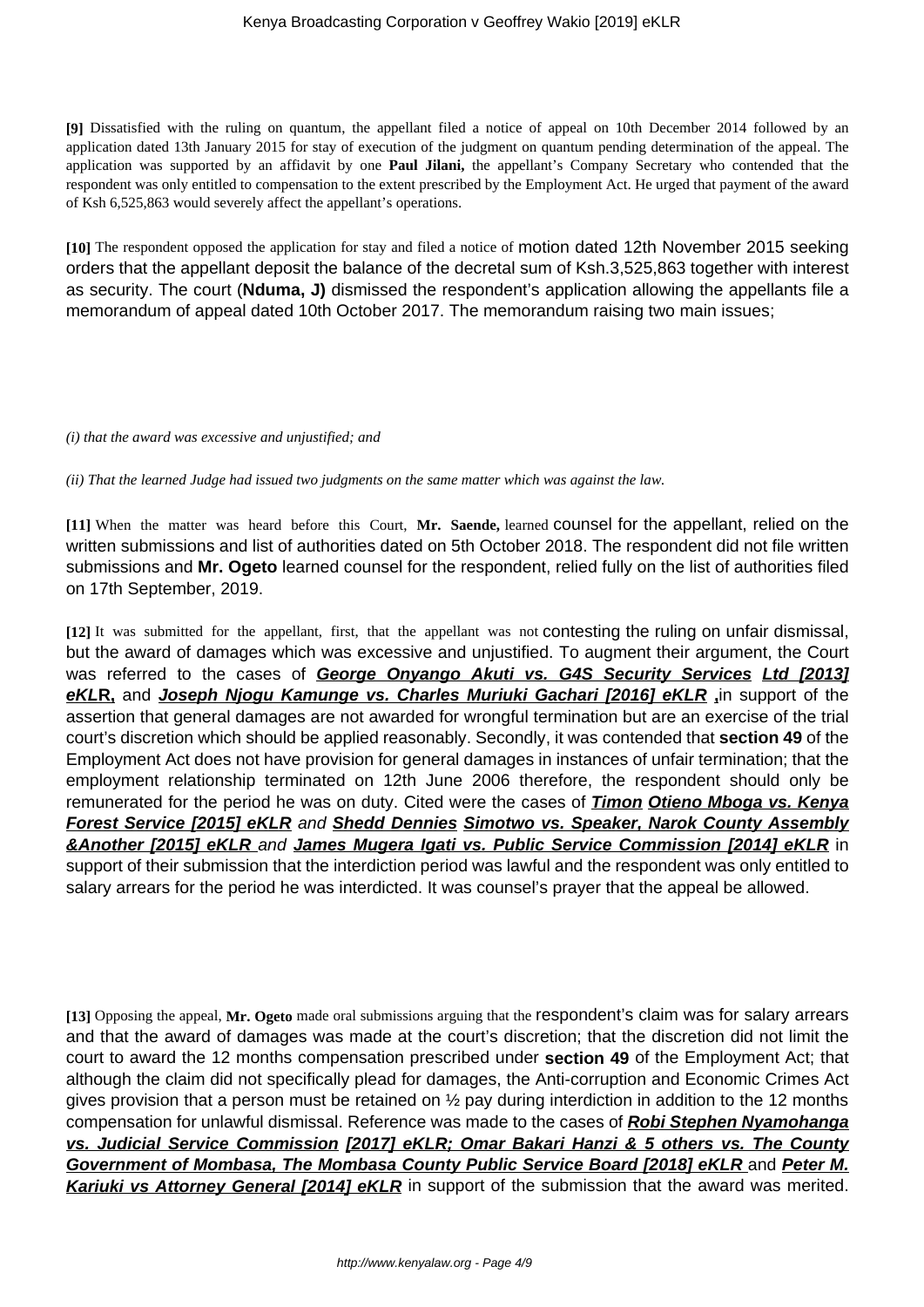Counsel prayed that the appeal be dismissed.

**[14]** Developing the appellant's argument further**, Mr. Saende** submitted that a disciplinary decision can only be initiated after the completion of a criminal case; that an acquittal does not automatically render an employee immune to disciplinary action; that **section 49 (4) (m)** does not apply to this matter since an award under **section 49(1) (c)** had been made; and that the trial court awarded what was not pleaded.

**[15]** As the first appellate court, it is our duty to reconsider the evidence adduced before the trial court and re-evaluate it to draw our own independent conclusions and to satisfy ourselves that the conclusions reached by the trial Judge are consistent with the evidence. (See **Sanitam Services (EA) Ltd. vs. Rentokil [2006] 2 KLR 70)**.

**[16]** We have carefully considered the judgment of the trial court, the record of proceedings, the submissions by learned counsel both written and oral, as well as the authorities from different jurisdictions that were presented to us. We find the issue for our determination is whether the learned Judge, in exercise of judicial discretion, made an award that was so grossly excessive as to be a misdirection in law, justifying our interference.

**[17]** The law on when an appellate court can interfere with an award of damages is firmly established. General damages are awarded if the claimant establishes in principle his legal entitlement to them, and a trial Judge must make his own assessment of the quantum of such general damages. In order to justify reversing the award of damages, this Court must be convinced that the trial Judge acted upon some wrong principle of law, or that the amount awarded was so extremely high or so very low as to make it, in the judgment of this Court, an entirely erroneous estimate of the damage to which the plaintiff is entitled. (See **Rook vs. Rairre [1941] 1 ALL ER 297).**

**[18]** This principle was aptly stated in *Butt vs. Khan[1981] KLR 349*as follows;

*"An appellate court will not disturb an award of damages unless it is so inordinately high or low as to represent an entirely erroneous estimate. It must be shown that the Judge proceeded on wrong principles, or that he misapprehended the evidence in some material respect, and so arrived at a figure which was either inordinately high or low".*

(See generally *Southern Engineering Company Ltd vs. Mutia [1985]* **eKLR; Kenfro Africa Ltd t/a Meru Express Services vs. Lubia &Another (No 2) [1985] eKLR** and **Gicheru vs. Morton & Another (2005) 2 KLR 333**)

**[19]** The foregoing sets out the law and the guiding principles which we are bound to apply in the determination of this appeal. The appellant's main complaint is that the respondent was awarded damages over and beyond what is prescribed under **section 49 of the Employment Act**.

**[20]** On the conclusion that the respondent was unfairly terminated from his employment, **section 49** grants various remedies which may be awarded in singular or multiple terms, and which are discretionary rather than mandatory, to be granted on the basis of the peculiar facts of each case. This is made clear by **section 49 (4)** which sets out some 13 considerations which the trial court must take into account before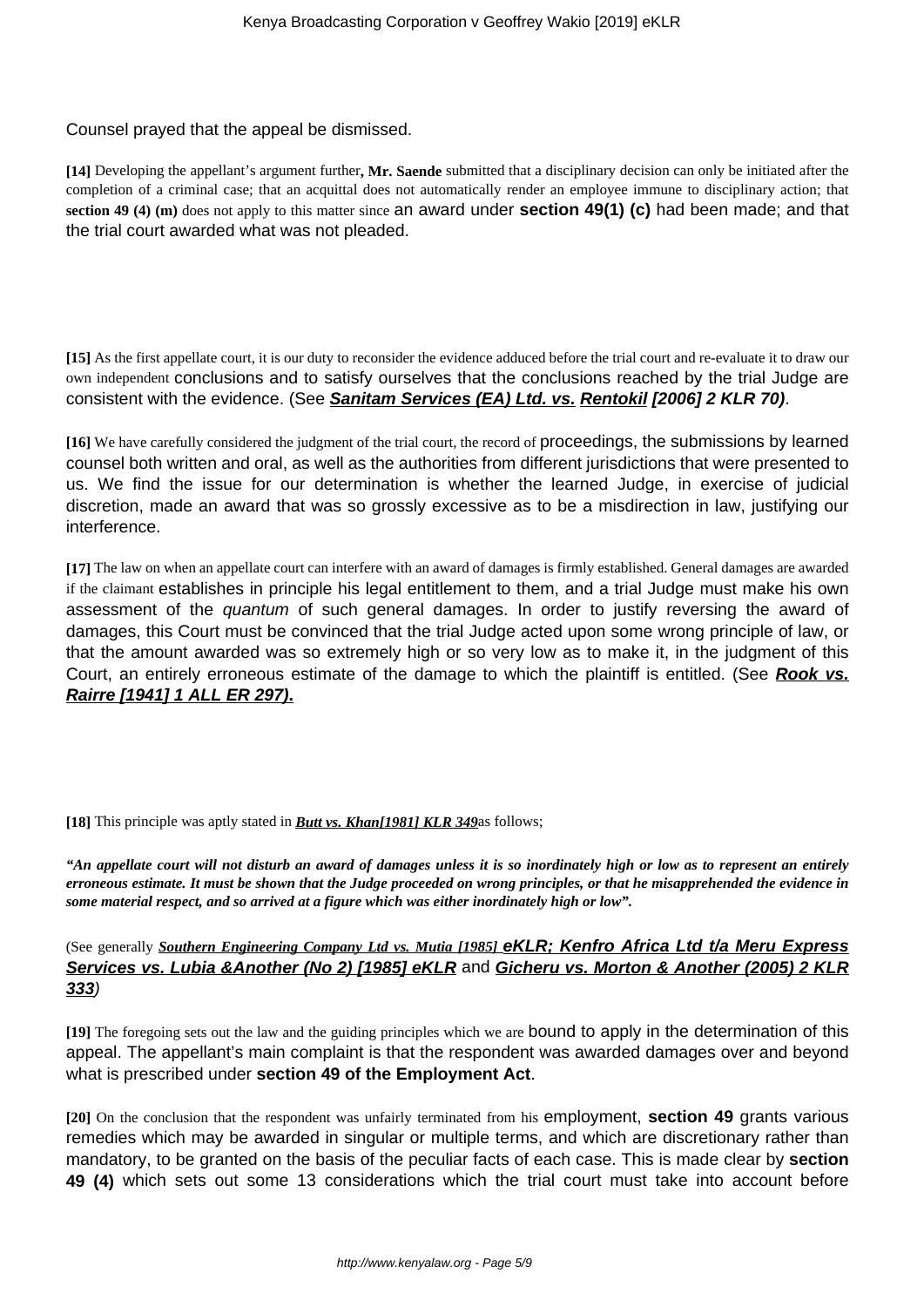determining what remedy is appropriate in each case. Those considerations include, *inter alia*, the circumstances of the termination and the extent to which the employee caused or contributed to it and the practicability of reinstatement or re-engagement.

**[21]** In the instant matter, the trial Judge was of the opinion that reinstatement was impractical and instead awarded the equivalent of 12 months' salary as compensation under **section 49 (1) (c)** which provides for 'the equivalent to a number of months wages or salary not exceeding 12 months based on gross monthly wage or salary of the employee at the time of dismissal or termination'...

**[22]** This Court has established the rule that an award of the maximum 12 months' pay must be based on sound judicial principles. In **Ol Pejeta Ranching Limited vs. David Wanjau Muhoro [2017] eKLR** this Court categorically stated that the trial Judge must justify or explain why a claimant is entitled to the maximum award; that the exercise of discretion must not be capricious or whimsical.

**[23]** The learned Judge explained that the award of 12 months gross salary was in consideration of the immense loss suffered by the respondent during the long criminal trial, the blatant disregard for fair labour practices by the appellant and the impracticality of reinstatement. In his judgment, the learned Judge concluded that reinstatement was impractical due to the long period that had passed since the dismissal.

**[24]** We agree with this reasoning as practicability is one of the factors to be considered when determining whether or not to order reinstatement. (See **Kenya Airways Ltd vs. Aviation & Allied Workers Union Kenya & 3 Others [2014] eKLR**). From the record, the respondent's efforts to be reinstated were frustrated for a long time. It was not until judgment was entered in his favor that the appellant decided to reinstate the respondent. By then, the relationship was beyond repair and the respondent had already suffered much mental and financial damage. Therefore, we find that the discretion to award maximum compensation of 12 months' pay was judicially exercised and will not interfere with the same.

**[25]** We now come to the award of Ksh.3,000,000 being general damages in lieu of reinstatement. It is trite law that general damages are not awardable for wrongful termination. Previous decisions of this Court have asserted that the damages payable to the employee for unfair dismissal or termination is that which is equivalent to salary in lieu of notice.(See **Alfred Githinji vs. Mumias Sugar Company Ltd Civil Appeal No 194 of 1991**).

**[26]** In the case of *Central Bank of Kenya vs. Julius Nkonge [2002] eKLR* this Court held that the trial Judge had erred by computing damages beyond the notice period. It was the Court's view that on the assumption that the respondent's dismissal was wrongful, he was only entitled to damages equivalent to the salary he would have earned for the period of notice, namely, three months, and that the trial Judge erred in awarding him more.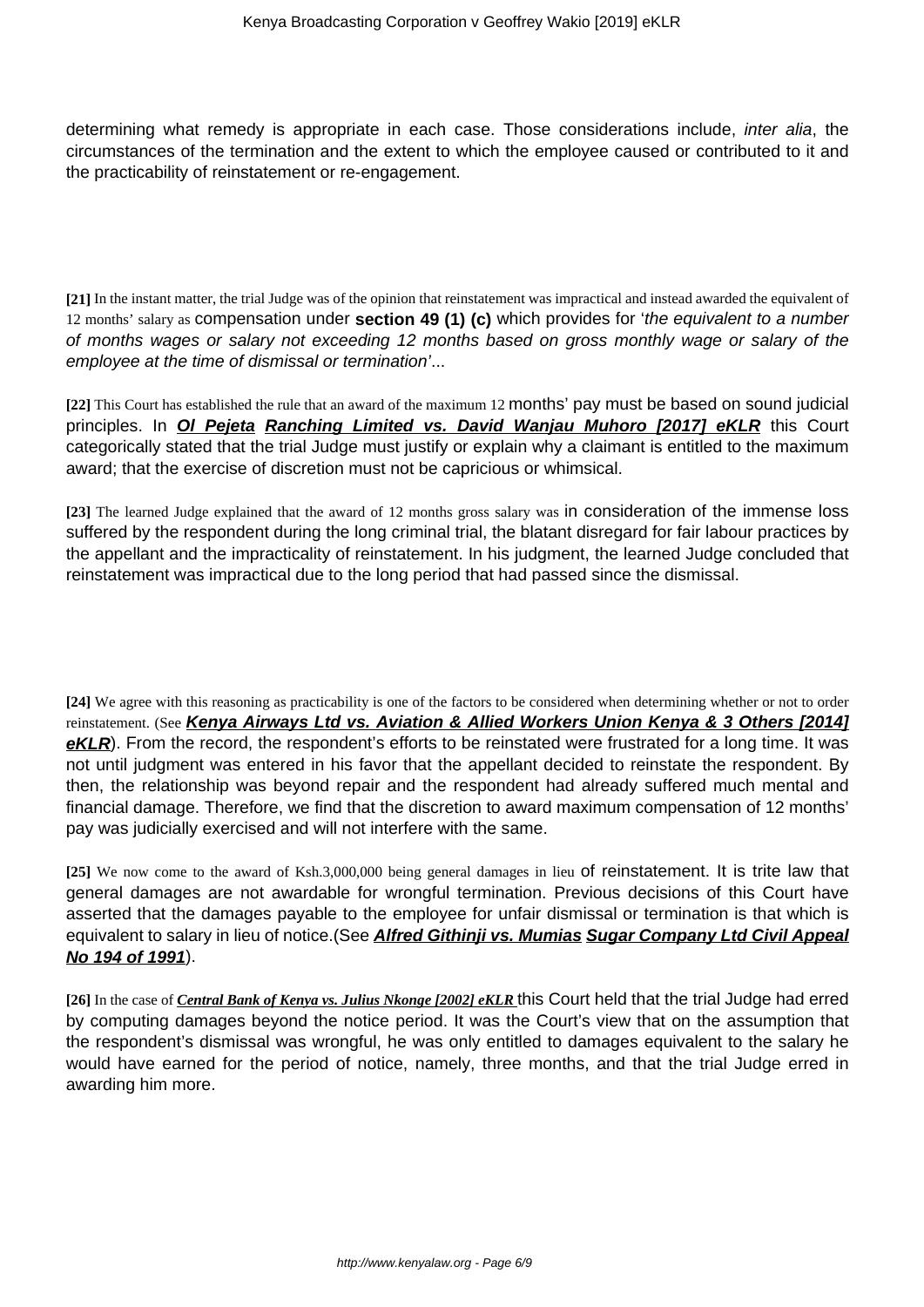**[27]** Similarly, in *CMC Aviation Limited vs. Mohammed Noor [2015] eKLR,* this Court held that despite a finding of unfair termination of employment, the fact that the employment contract was terminable by one month's notice meant an award of one month's salary in lieu of notice was reasonable compensation.

**[28]** In this instance, the learned Judge concluded that the award of 12 months' salary was inadequate to mitigate the loss and damage suffered by the respondent. There is no doubt that the accusations of fraud caused irrevocable damage to the respondent's career and reputation. However, in light of the fact that the respondent was awarded the maximum compensation possible under **section 49(1) (c),** we find no legal justification to award a further sum in form of damages.

**[29]** One of the guiding principles for the remedies under **section 49** is that they are awarded to compensate the claimant, not as punishment to the employer. (See **Jephtar & Sons Construction & Engineering Works Ltd vs. The Attorney General HCT-00-CV-CS-0699-2006; Mosisili vs. Editor Miller Newspapers CIV/T/275/2001)**) This is based on the principle of "restitutio in integrum" which means that the injured party has to be restored as nearly as possible to a position he or she would have been in had the injury not occurred. (See **Mawenzi Investments Ltd vs. Top Finance Co. Ltd & Another HCCS No. 02 OF 2013**).

**[30]** It is our view that the respondent's legal entitlement for unlawful termination of employment was six (6) months' salary in lieu of notice. We find that in awarding the respondent the sum of Kshs.3 million as general damages, the trial Judge acted contrary to the principles concerning wrongful dismissal as set down in **Central Bank of Kenya vs. Julius Nkonge (supra**) and **CMC Aviation vs. Mohamed Noor (supra)** and contrary to provisions of **section 49** of the Employment Act.

**[31]** This brings us to the award of salary arrears for the period the respondent was under interdiction. This is the crux of the appellant's grievance; what was the actual period of interdiction" The appellants filed an application seeking interpretation of the judgment delivered on 9th May 2014. In their memorandum, the learned Judge was faulted for being ambiguous and his judgment lacking finality; that by issuing further orders for monetary compensation, the learned Judge was essentially acting functus officio, contrary to the law.

**[32]** This Court in *Telkom Kenya Limited v John Ochanda (Suing On his own behalf and on behalf of 996 former Employees of Telkom Kenya Limited) [2014] eKLR* defined the term *functus officio* as follows:

*"Functus officio is an enduring principle of law that prevents the re-opening of a matter before a court that rendered the final decision thereon."*

**[33]** In *Raila Odinga & 5 Others vs. Independent Electoral and Boundaries Commission &3 Others [2013] eKLR*, the Supreme Court cited with approval an excerpt from an article by Daniel Malan Pretorius entitled, *"The Origins of the Functus Officio Doctrine, with Special* **Reference to its Application in Administrative Law" (2005) 122 SALJ 832** which reads: -

*"The functus officio doctrine is one of the mechanisms by means of which the law gives expression to the principle of finality. According to this doctrine, a person who is vested with adjudicative or decision making powers may, as a general rule, exercise those powers only once in relation to the same matter....The [principle] is that once such a decision has been given, it is (subject*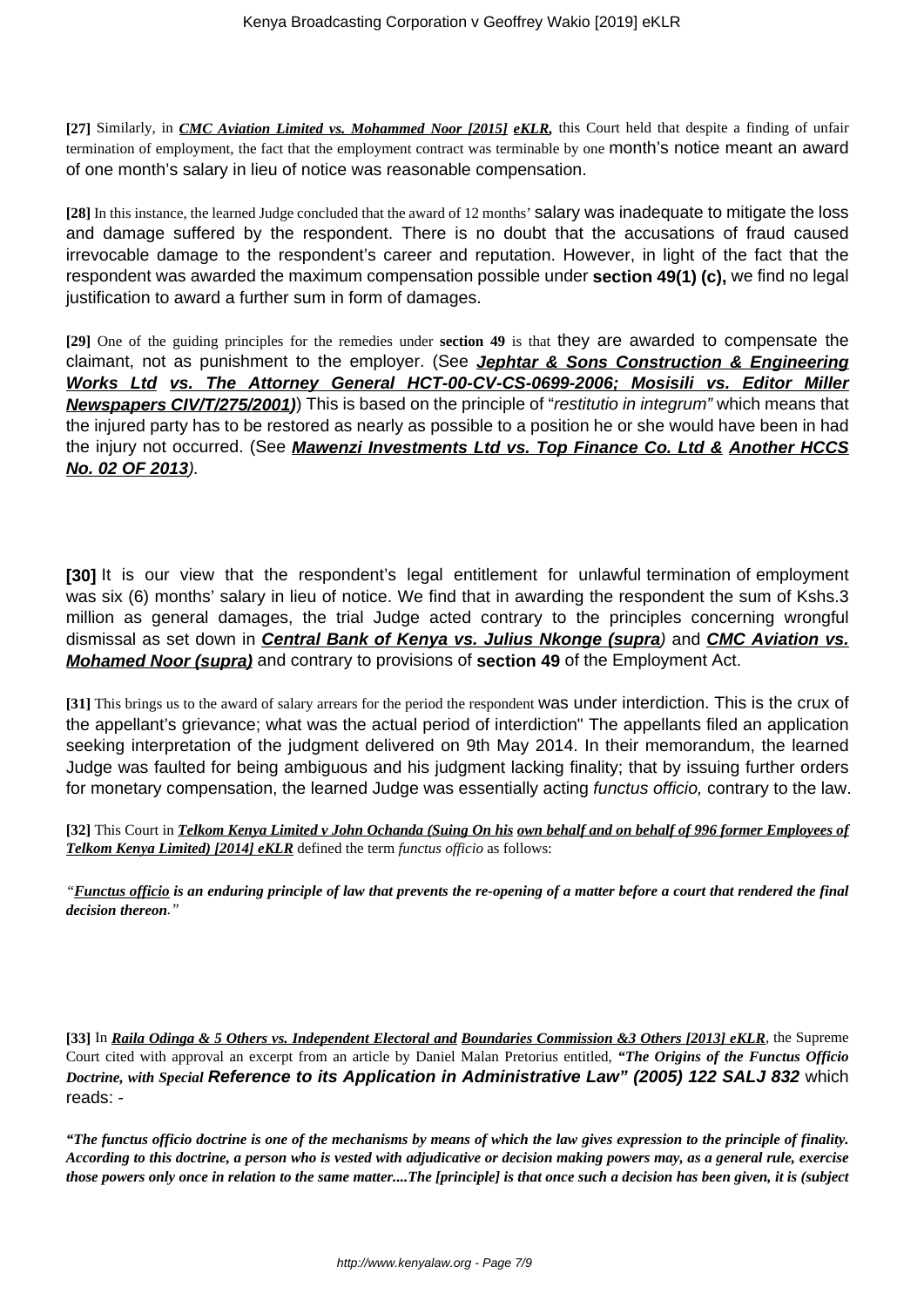## *to any right of appeal to superior body or functionary) final and conclusive. Such a decision cannot be reviewed or varied by the decision maker."*

**[34]** Under **Order 21 Rule 3 (3)** of the Civil Procedure Rules, a judgment once drawn up, issued and entered cannot afterwards be altered or added to, save as provided by **section 99** of the Civil procedure Act which allows correction of a judgment only where there are clerical or arithmetic mistakes; or errors arising therein from an accidental slip or omission. The law only allows the corrections of mistakes, errors or slips, but not merit-based decisional re-engagement with the case (see **Telkom Kenya Ltd vs. John Ochanda (supra)**.

**[35]** To sum up, a court is *functus* when the proceedings are fully concluded and the judgment or order has been perfected. This, however, does not foreclose proceedings which are incidental to or natural consequence of the final decision of the court including any other matter on which the court could exercise supplemental jurisdiction. Therefore, in determining whether the court is functus officio one should look at the order or relief which is being sought in the case despite that judgment has already been rendered by the court. (See **Bellevue Development Company Limited vs Vinayak Builders Limited & Another [2014] eKLR).**

**[36]** In our view, the judgment of 4th December 2014 was null and void as the court had already dispensed with the merits of the case and made its orders in the judgment dated 9th May 2014.

**[37]** As was rightly held by the trial Judge, the respondent was dismissed on 21st June, 2006 thereafter what he would be entitled to is remedies prescribed under **section 49** for unlawful and unfair termination, if it is proved.

**[38]** Now that we have taken that position, the upshot of our consideration of the record of appeal, the submissions by learned counsel and the relevant law is that this appeal is meritorious and partly succeeds. In the result, we set aside the award of general damages of Ksh.3 million and order that the appellant shall pay the respondent 12 months' salary as compensation for the unfair termination taking into account the respondent's length of service, the failure to reinstate the respondent.

**[39]** In addition the appellant shall pay salary arrears, if not paid, from 6th December, 2005 to 21st June, 2006; that was when the respondent's relationship and status ended with the appellant. Thereafter there was no employer/employee relationship, as he was terminated from his engagement. Therefore between the dates aforementioned, the respondent is entitled to his half salary that was withheld. It is therefore incorrect for the trial court to have said that the respondent was entitled to salary after his dismissal on June, 2006.

**[40]** In conclusion therefore the appeal succeeds to the extent stated herein above. We order each party to bear own costs in this appeal.

Orders accordingly.

*Dated at Nairobi this 20th day of December, 2019*

**.............................................**